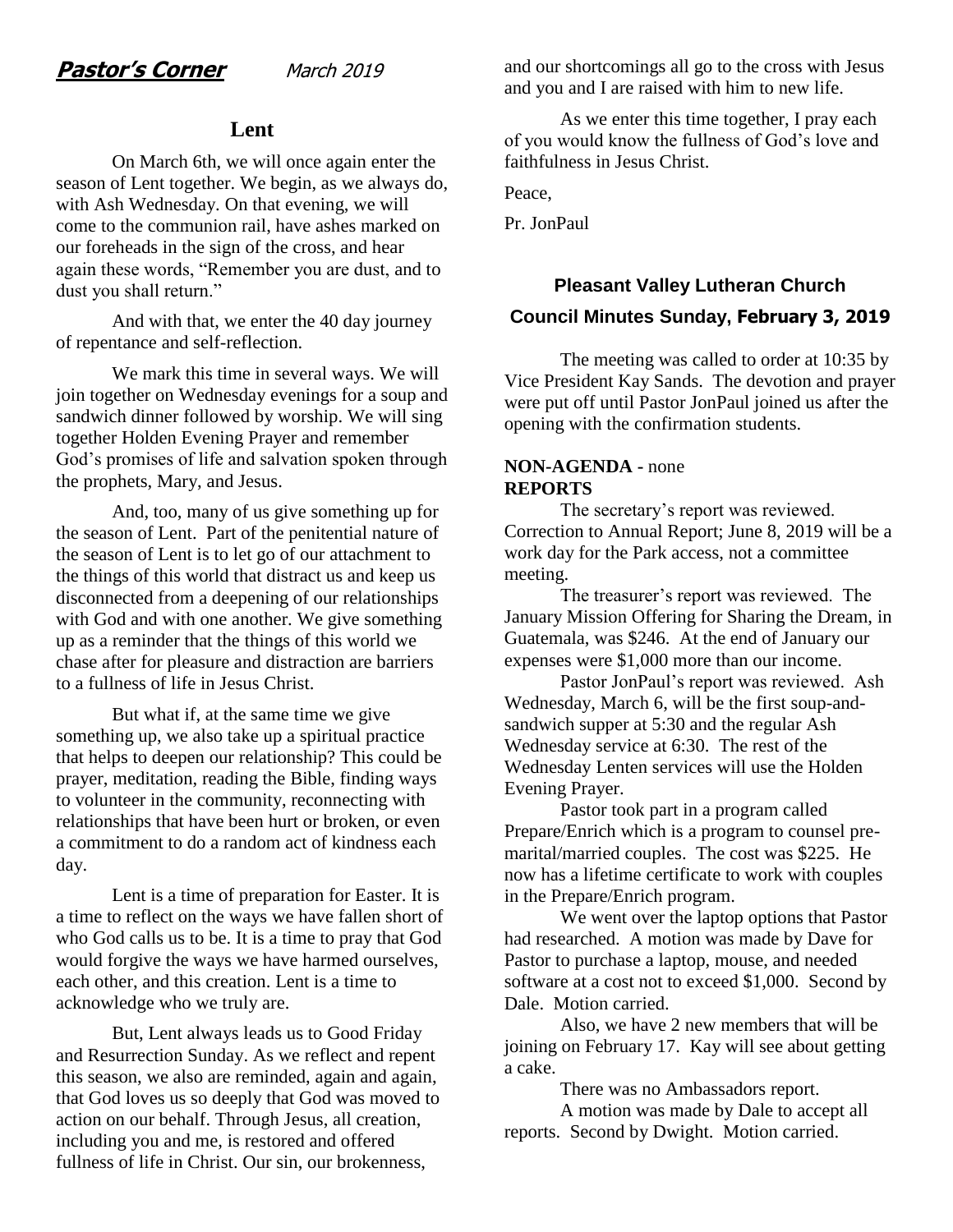#### **OLD BUSINESS**

**Education** – Sunday School is running smoothly.

**Worship** – Pastor has highlighted the Lenten season. Kay and Randy will provide sandwiches. Ruth will get a list of dates out for volunteers for soup and bars or cookies to sign up. She will set up each week, too. Proceeds of the soup-and-sandwich suppers, the Easter breakfast, and the Lenten offering will go towards sending our youth to camp. Any monies remaining will go to the Luther Park building fund for the new Worship Center. The motion to use the proceeds as stated was made by Dale. Second by Roxie. Motion carried.

**Property** – Dwight has purchased a new faucet for the kitchenette. He has also purchased a sand mitigation filter for the water system. The installation of the TV monitor on the balcony is on hold until Dave can get another able-bodied person to help him take the old one down.

Dwight met with a person he has worked with to talk about access to Olson Park. He got some possible prices for a suggested plan. The cemetery wants to put an access road in above the cemetery at the same time we put in the Park access. Dwight worked with Steve Kressin from S & K Landscaping. The committee so far consists of Dwight Sands, Dale Anderson, and Nate Kuehl. Roxie would also like to attend to keep abreast of plans. The committee will report back to Council on progress.

Letters to neighbors within a 4 mile radius of the church – Pastor will update the letter. Kay proposed that we meet as a Council after church, so, on February 10, after church and coffee, we will meet as a Council and any members interested in praying for the neighbors. We would like to start sending out letters in March.

Our website and Facebook page give us access to people that have gone on our sites, so that information can be used to gauge interest that may be generated by the letters.

We will check Pak-Mail to price printing, stuffing envelopes, postmarking, and addressing the letters to be mailed. Then we will send out an amount decided upon monthly. We will add a magnet to each envelope.

#### **NEW BUSINESS**

Somehow we missed the 5-year lift inspection. Kay and Randy have set this up and we have a temporary OK until we can get it inspected.

Council Officers for 2019 – President – Dwight Sands Vice President – Stephanie Kuehl Secretary – Ruth Poore Treasurer – Roxie Ulness – This is Roxie's last year. Property – Dale Anderson Worship – Mark Koser Education – Dave Vlcek There was a motion to approve all positions by Dwight. Second by Dale. Carried.

#### **Mission Offering:**

February – Acres for Joy March – Chippewa Valley Street Ministry – can also take donations at Good Shepherd church, but you need to specify Chippewa Valley Street

Ministry April – Jordan Schadrie – 17-year-old diagnosed with cancer

The process for an annual review will be discussed at the next Council meeting.

#### **OTHER ITEMS** – none

Next meeting – March 3, 2019, 10:30 Ruth made a motion to adjourn. Second by Dwight. Motion carried. We adjourned at 12:00. Closed with the Lord's Prayer.

Respectfully Submitted,

Ruth Poore

Members present: Pastor JonPaul, Dale Anderson, Kay Sands, Dwight Sands, Roxie Ulness, Dave Vlcek, and Ruth Poore

### **FROM THE CHURCH OFFICE: \*NEWSLETTER DEADLINE IS: Sunday,**

 **March 17th - for the April Newsletter Call Monica Bahr - 715-287-4742,** 

**or E-mail:** [dmbahr@tcc.coop.](mailto:dmbahr@tcc.coop) **Also, E-mail the church at:** [plesntvalleyluth@tcc.coop](mailto:plesntvalleyluth@tcc.coop) **with any bulletin or newsletter announcements, especially prayer requests and updates, by Wednesday, so I can print them. Thanks.**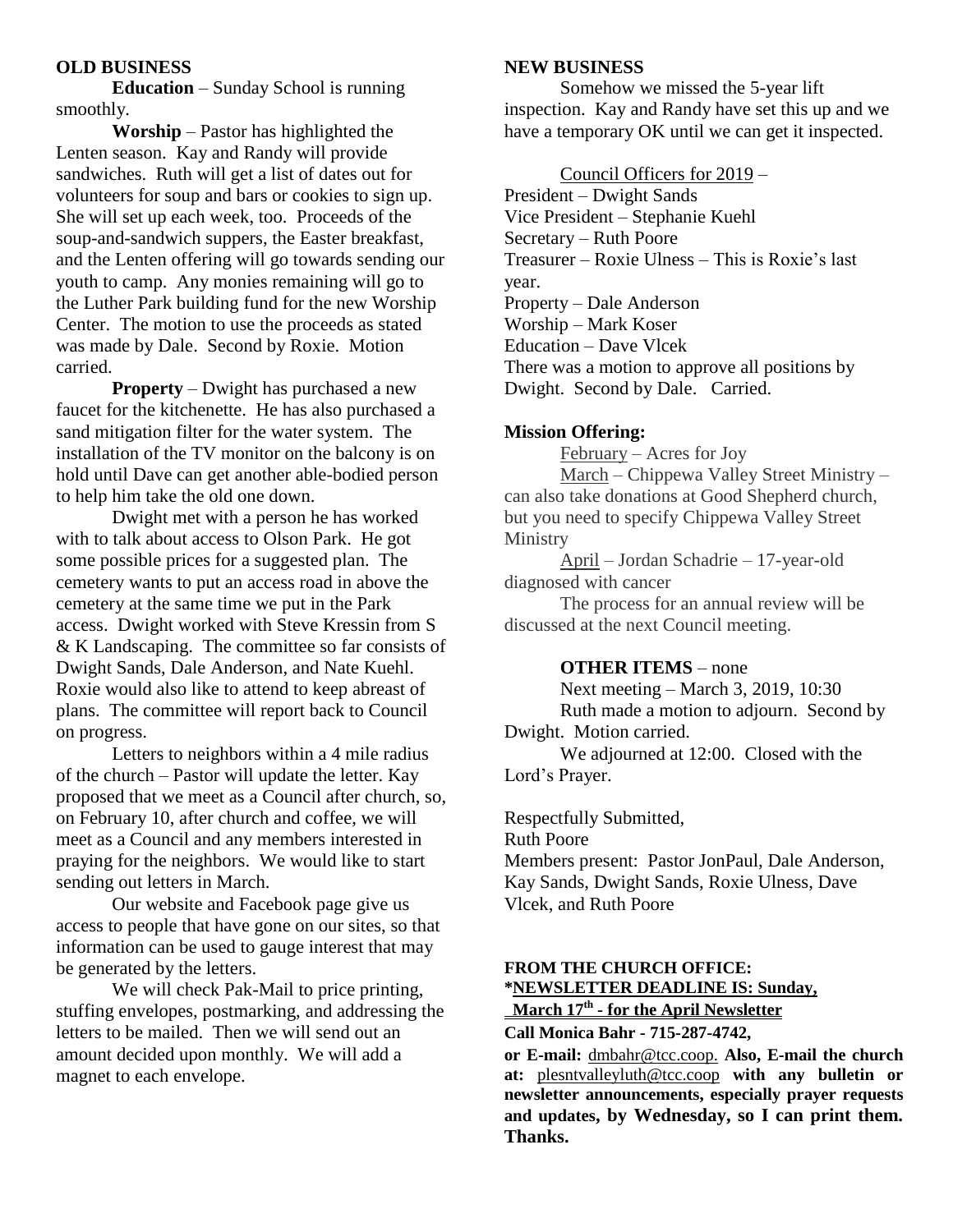### **Treasurers' Report**

#### Summary of Offering and Expenses

|                      | Y-T-D      | January    |
|----------------------|------------|------------|
| Offering             | \$2,675.00 | \$2,675.00 |
| Misc. Income \$58.91 |            | \$58.91    |
| Expenses             | \$3,787.94 | \$3,787.94 |

Year to date the expenses exceed offering by \$1,054.03

January mission offering to Sharing the Dream was \$249.00

A donation was received from Sadie Odegard to improve access to Olson Park

Respectfully submitted: Roxie Ulness, Treasurer

# **WELCA**

Sign up for Lenten soup and sandwich suppers in March and April.

### **Parish Nurse**

Needed

### **Sunday school / Confirmation**

Classes continue. Please sign up to teach on the sign-up sheet in the fellowship room.

#### **Praise Team News**

The Praise Team will play in worship at Pleasant Valley on March 24 and 31. The group will also lead worship on those dates at Chippewa Valley Correctional Treatment Facility. Practices during Lent will be held following the Wednesday evening worship services.

#### **March Mission Offering Recipient**

An offering will be received during worship on Sunday, March 31 for the Chippewa Valley Street Ministry (CVSM) in Eau Claire. The following information is taken from their website:

"On most Tuesday and Friday nights we can be found from about 5:30 pm to 7 pm in the parking lot opposite Sojourner House on Barstow Street as part of our ministry with people who are living on the streets. We offer them warm clothing, gloves, hats, blankets, water, candy, hygiene kits, and whatever else we might have. If they need something that we don't have, we will try to get it! And beyond meeting the physical needs of people, we are also there to offer prayer, a compassionate ear, a human touch, and our friendship."

This is only a small part of what CVSM does. Their work also includes locating people who are homeless and providing them supplies to keep warm; helping people secure living quarters and furnishings; and providing transportation to medical, social service and other appointments. As you can imagine, with the recent severe winter weather, this ministry has a great need for volunteer and financial support. You can find more information about CVSM at:

https://www.chippewavalleystreetministry.org/

### **Cemetery Association note**

We are looking for new bids for cutting the cemetery and the church lawn for this coming summer. Submit a written bid to Dick Bahr. Thank you. If you are interested in the job talk with Dick Bahr, Larry Sands, or Dale Anderson.

#### Job description for grass cutter:

Cut around church yard and the cemetery. Trim around all stones /markers Also, blow or sweep off each marker. Trim around plants & flowers carefully.

Remove old plastic / silk flowers that are in bad shape and place in garbage bag or can by cemetery shed. Remove dead flowers, trim or cut up close to large growing plants.

Of course, no cutting on Sunday morning or during a funeral, or a wedding etc., also the side hill, if there is heavy dew; it does not dry until into the afternoon.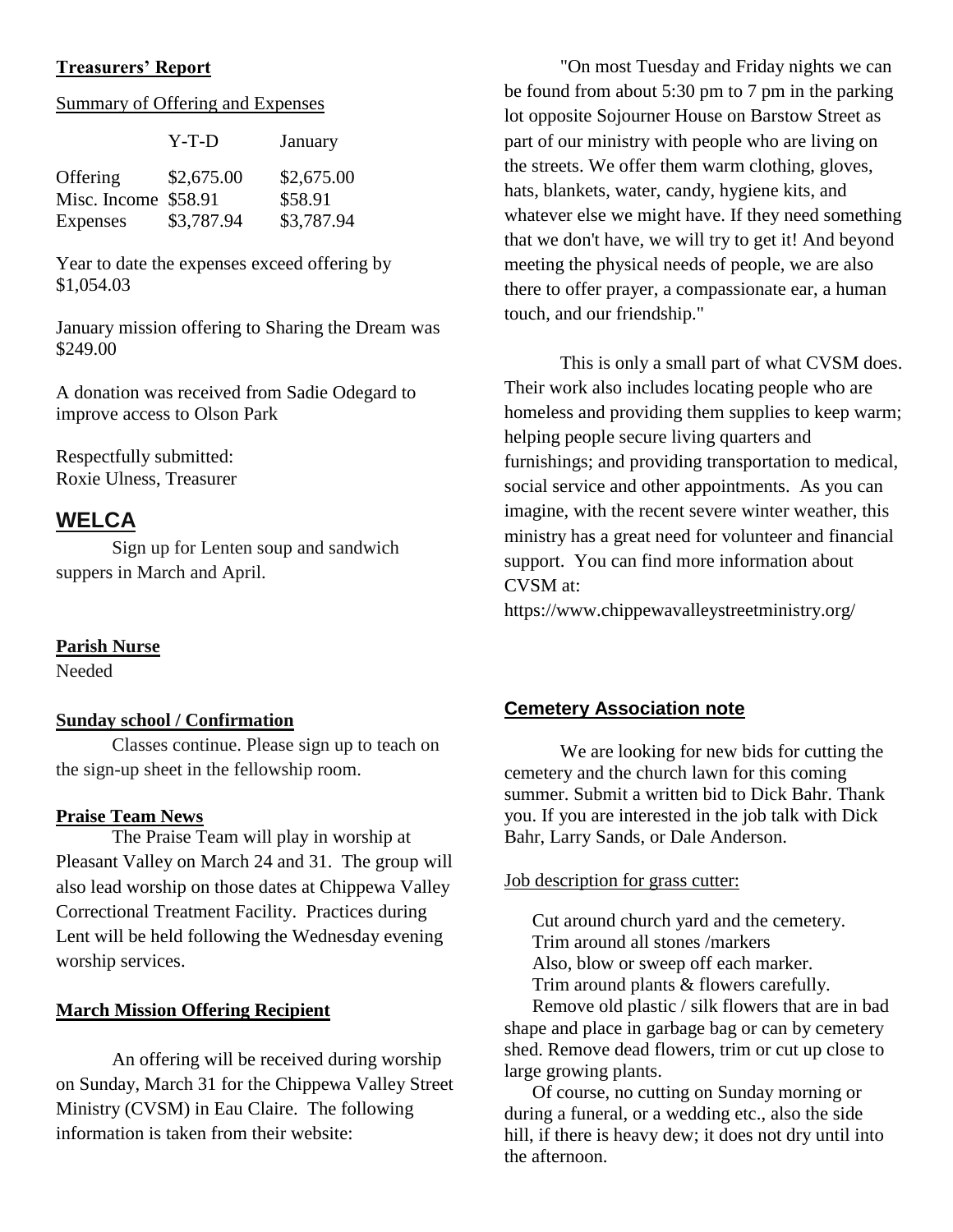Cutting should be done during the growing season weekly, and every other week during a dry season.

Pay special attention on the week around Memorial Day, the month of May.

Would you be available to come do any cutting or trimming, to make it look nice, just before a burial.



### *IN NEED OF PRAYER Here is our Prayer Concern list:*

**Roger Jackson –** diagnosed with cancer **Randy Winger** – diagnosed with vertigo **Ed Anibas -** Steph's grandfather, on hospice **Joy Glende** – suffering with neck & back pain **Christopher Glende** – being bullied at school **Jordan Schadrie** – undergoing cancer treatment **Troy Gilbertson –** cancer, he is receiving chemo. **Victoria –** healing from cancer surgery, cousin to Pastor **Romaine Knutson –** cancer; a member of Pastor's family **Catherine Erickson –** pancreatic cancer **Gerri Sessions** – strengthening & healing **Christine Thompson –** struggling with lupus **Mariah Sands –** Mission trip to Rwanda **Shelby (Cole) Hill and family Missionaries** – living in France **Maritza Nohemi –** student we are sponsoring in Guatemala **Our service men and women; Kendall Dragseth,**  She is Pastor's cousin and serves in the Navy, transferred to Syria**. The inmates at CVCTF New Council of Pleasant Valley**

**All those on our Visiting list: Avis Erickson, Gary & Sharon Hazen, Bob Dutter, Jim & Janice Teigen**

# **March Mission Offering Recipient:**

Chippewa Valley Street Ministry



## **TEXTS AND READERS for March**

# **Transfiguration of Our Lord - 3 rd**

White **Kim Vlcek** Exodus 34:29-35 Psalm 99 2 Corinthians 3:12—4:2 Luke 9:28-43a

# **Ash Wednesday P.M. – 6 th**

Purple Randy Sands Joel 2:1-2, 12-17 or Isaiah 58:1-12 Psalm 51:1-17 2 Corinthians 5:20b—6:10 Matthew 6:1-6, 16-21

## **First Sunday in Lent — 10th**

(Daylight Saving begins) Purple **John Poore** Deuteronomy 26:1-11 Psalm 91:1-2, 9-16 Romans 10:8b-13 Luke 4:1-13

## **Second Sunday in Lent – 17th**

 Purple Stephanie Kuehl Genesis 15:1-12, 17-18 Psalm 27 Philippians 3:14—4:1 Luke 13:31-35

### **Third Sunday in Lent – 24 th**

Purple Roxie Ulness Isaiah 55:1-9 Psalm 63:1-8 1 Corinthians 10:1-13 Luke 13:1-9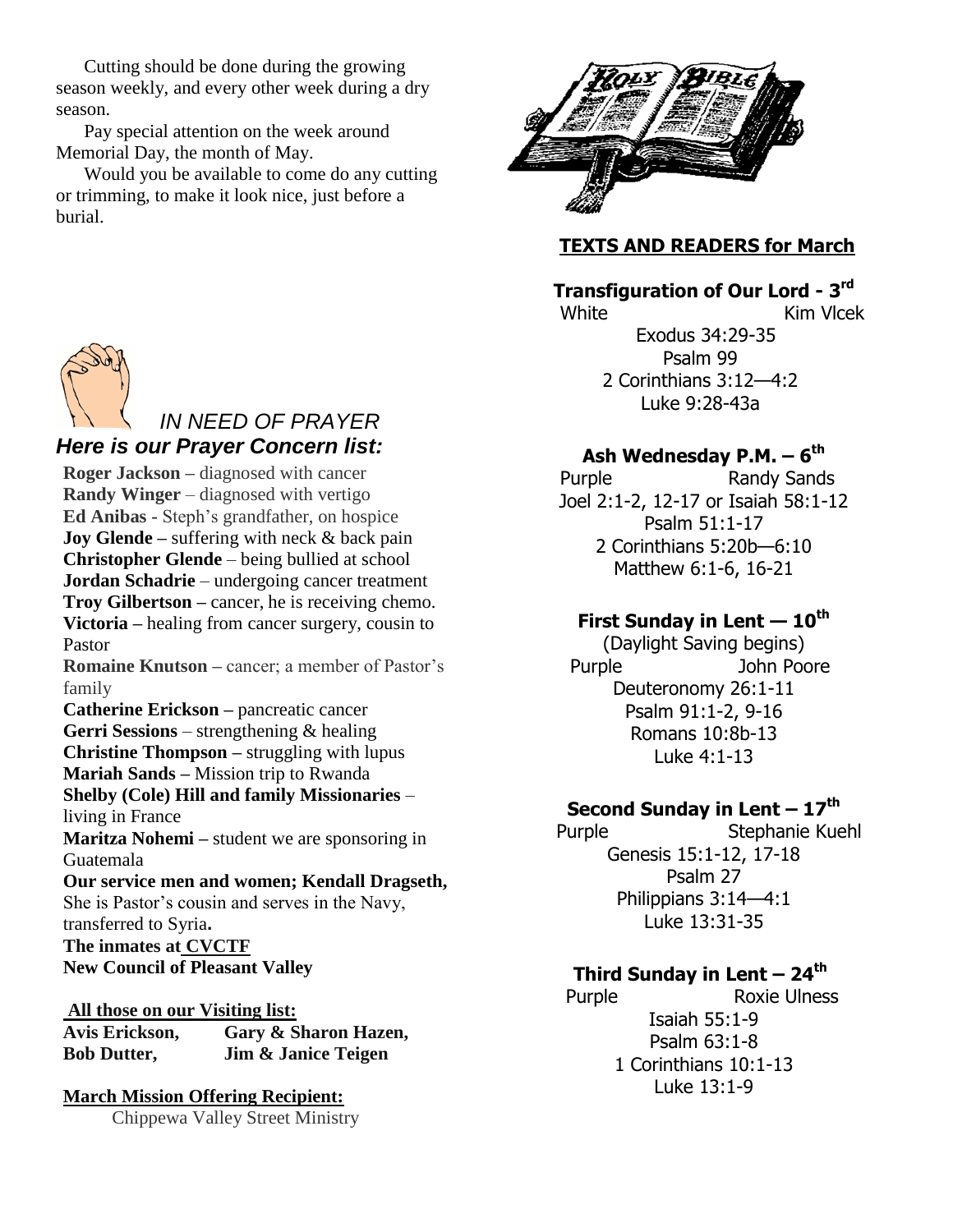# **Fourth Sunday in Lent -31st**

Purple Ruth Poore Joshua 5:9-12 Psalms32 2 Corinthians 5:16-21 Luke 15:1-3, 11b-32

### **Lenten evening worship with soup and sandwich suppers Lent Evening – 13th** Kathy Tweet **Lent Evening –20th** Kim Vlcek **Lent Evening –27th** Julie Schwennsen

"Thou art my God; early will I Seek thee."

Psalms 63:1

Precious time can begin

Before breakfast time.

By the light of the Psalms

by chris Shea

# **Thank-Yous**

# **Mondovi Food Pantry**

When we began regular hours open, in 2012, the food pantry averaged 27 families visiting monthly. In 2015, the average increased to 85 families. In 2016, the food panty averaged 112 families visiting monthly.

Thank you so much for you donation of \$235.00 to the Mondovi Area Food Pantry.

Your continued support and cooperation is greatly appreciated. In the month of November, we served a record number of 142 families. The majority of these households we serve, are household with children. You do make a big difference in the lives of many children and adults.

Again Thank you. Mary Ann Olson